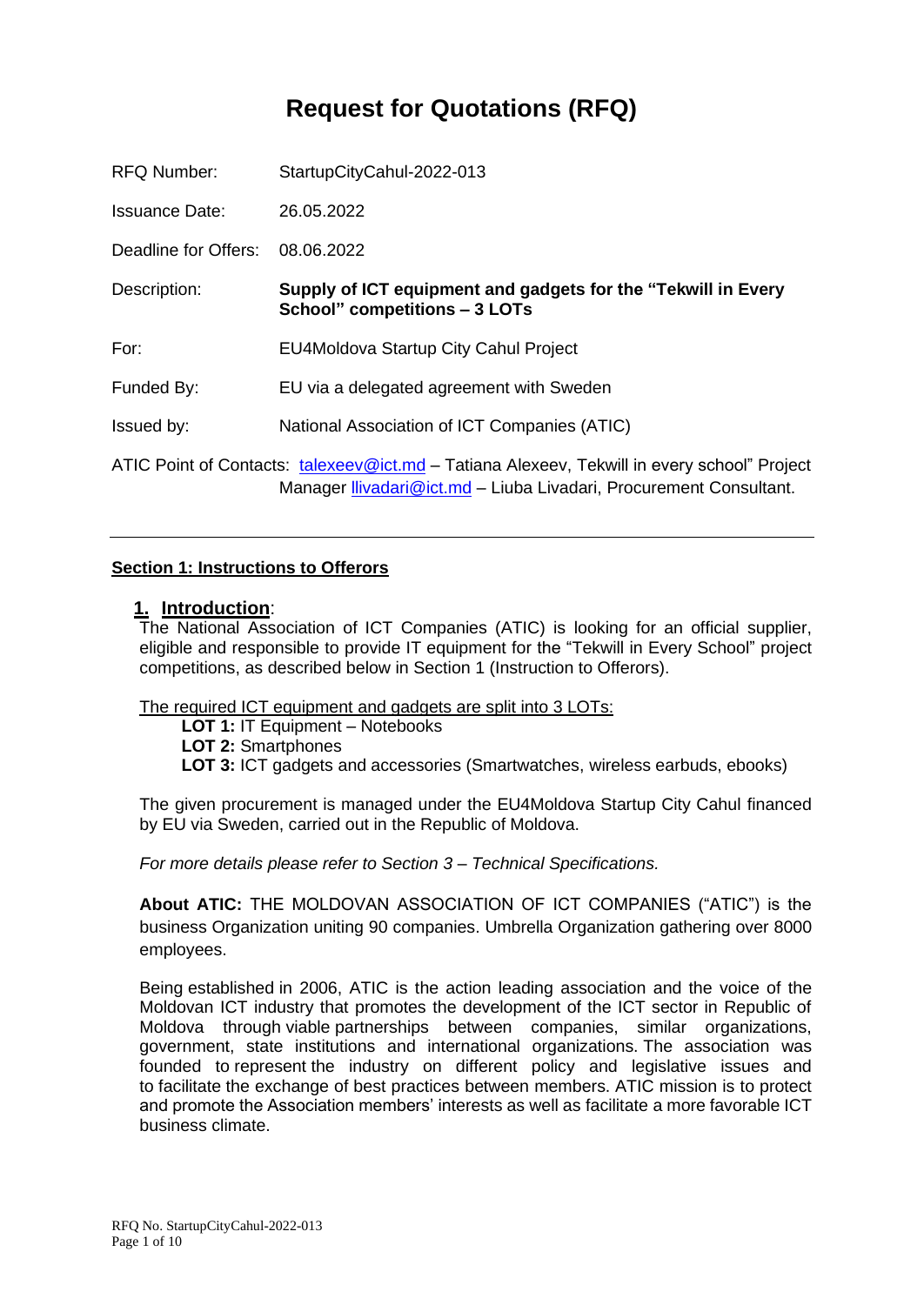**The EU4Moldova: Startup City Cahul Project** financed by EU through Sweden is in line with the Annual Action Programme 2019 in favor of the Republic of Moldova and its Action entitled, based on the Commission Decision ENI/2019/042-243.

The overall objective of the Action is to harness and strengthen the potential of the digital economy and enhance regional competitiveness, its business and its investment environment.

The specific objectives are:

- Foster partnerships for innovation and entrepreneurship between the private sector, public sector and educational institutions in the region of Cahul.
- Promote technology, problem solving and creative solutions in learning and make STEM topics (Science, Technology, Engineering and Mathematics) more attractive for women and men, girls and boys.
- Facilitate the emergence of start-ups in innovative sectors, build their capacity and investment readiness.

## **About "Tekwill in Every School" program**

"Tekwill in Every School" aims to transform and digitalize education in the Republic of Moldova, by providing every school in the country the opportunity to access a free eLearning platform, for students aged between 13-19 years to benefit from interactive digital content. The e-courses will allow students to acquire the necessary knowledge and skills required by the future jobs' workplace.

Our mission is to harness Moldova's untapped human capital and to help grow a young and innovative generation of software engineers, IT developers, and creative professionals that will design, here at home, products that will meet social challenges at national and global scale.

Offerors are responsible for ensuring that their offers are received by ATIC in accordance with the instructions, terms, and conditions described in this RFQ. Failure to comply with the instructions described in this RFQ may lead to the disqualification of an offer.

**2. Offer Deadline and Protocol**: Offers must be submitted no later than **17:00, local Chisinau time, on June 8 th, 2022.**

Offers received after the specified time and date will be considered late and will NOT be evaluated by ATIC.

## **Electronic Submission Only:**

The only acceptable submission method is electronical – via email. Any email offers must be sent to the following address: **to:** [llivadari@ict.md,](mailto:llivadari@ict.md) Liuba Livadari, Procurement Consultant **cc:** [talexeev@ict.md,](mailto:talexeev@ict.md) Tatiana Alexeev, "Tekwill in every school" Project Manager

Offers must be submitted in one package in pdf format files, including the Forms A-F and other mandatory documents required by this solicitation documents – details in Section 3 - Technical Specifications. The Quotation for the requested goods shall follow the FORM F – Financial offer

All offers must be prepared in one of the 3 languages: English, Romanian or Russian.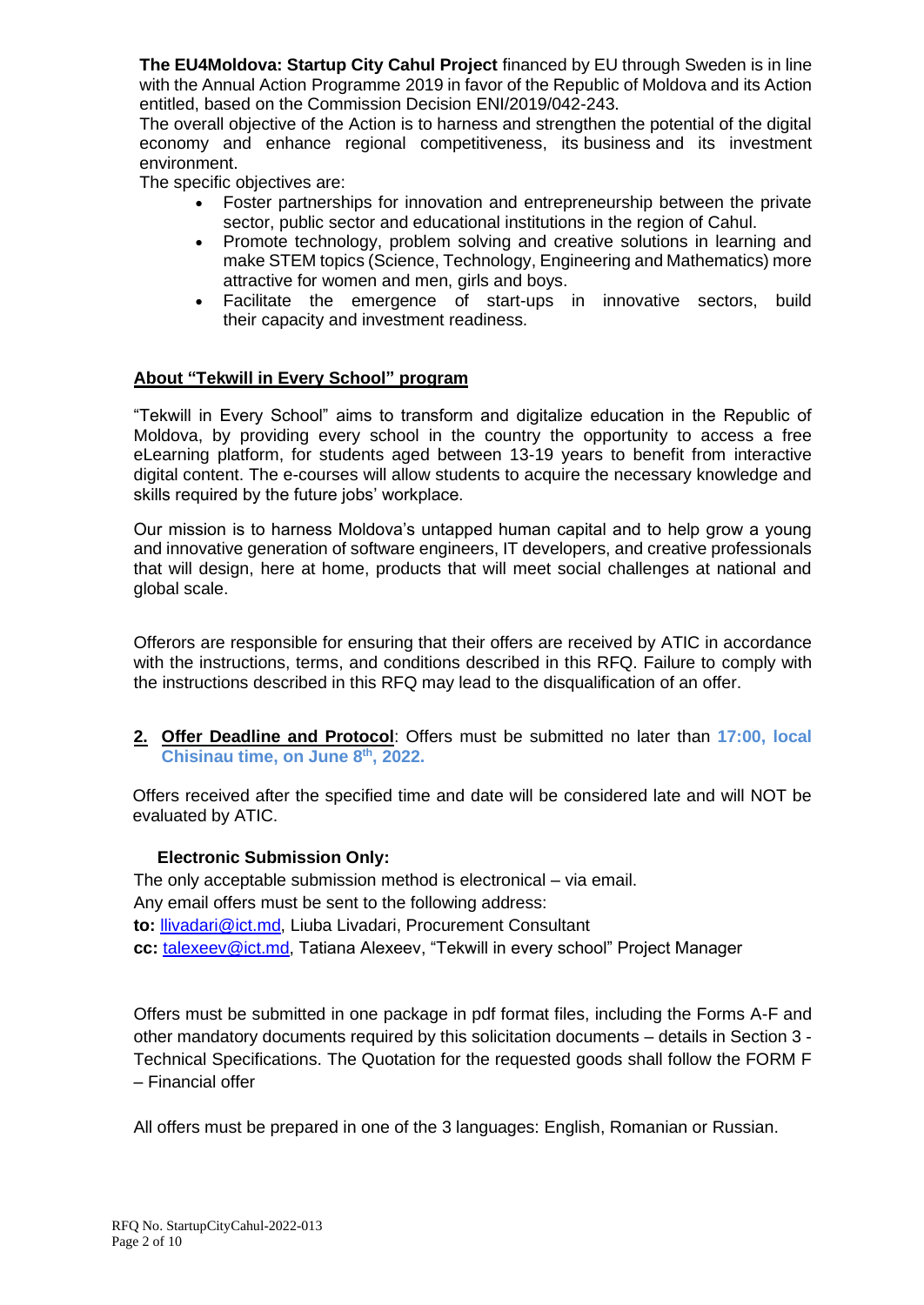**3. Questions**: Questions regarding the technical or administrative requirements of this RFQ may be submitted no later than 17:00, local Chisinau time on June 3, 2022, by email to [icorbu@ict.md,](mailto:icorbu@ict.md) cc: [llivadari@ict.md.](mailto:llivadari@ict.md) Questions must be submitted in writing; phone calls will not be accepted. Questions and requests for clarification—and the responses thereto—that ATIC believes may be of interest to other offerors will be circulated to all RFQ recipients who have indicated an interest in bidding.

Only the written answers issued by ATIC will be considered official and carry weight in the RFQ process and subsequent evaluation. Any verbal information received from employees of ATIC or any other entity should not be considered as an official response to any questions regarding this RFQ.

**4. Specifications**: Section 3 contains the technical specifications of the required items. All commodities offered in response to this RFQ must be new and unused. In addition, all electrical commodities (if applicable), must operate on 240V, 50Hz.

Please note that, unless otherwise indicated, stated brand names or models are for illustrative description only. An equivalent substitute, as determined by the specifications, is acceptable.

**5. Quotations**: Quotations in response to this RFQ must be set on a fixed-price, allinclusive basis, including delivery and all other costs required at Section 3. **Pricing must be presented in MDL.**

Currency of Quotation: Pricing must be presented in MDL (VAT 0%, and exempt of customs taxes).

Quotation validity: Offers must remain valid for no less than ninety (90) calendar days after the offer deadline. In exceptional circumstances, ATIC may request Companies to extend the validity of the Quotation beyond what has been initially indicated in this RFQ. The Proposal shall then confirm the extension in writing, without any modification whatsoever on the Quotation.

Format of Financial Proposal: In formulating its financial proposal, the offeror should be guided by the FORM F – Quotation form (attached to the RFP).

Partial Quotes: Allowed per LOT .

## **Only one Offer allowed**

- The Offeror (including the Lead Entity on behalf of the individual parties of any Joint Venture/ Consortium/ Association) shall submit only one Offer, either in its own name or, if a joint venture/Consortium/Association, as the lead entity of such Joint Venture/Consortium/Association. Offers submitted by two (2) or more Offerors shall all be rejected if they are found to have any of the following:
- a) they have at least one controlling partner, director or shareholder in common; or
- b) they have the same legal representative for purposes of this RFP;
- c) any one of them receive or have received any direct or indirect subsidy from the other/s; or
- d) they have a relationship with each other, directly or through common third parties, that puts them in a position to have access to information about, or influence on the Offer of, another Offeror regarding this RFP process;
- e) they are subcontractors to each other's Offer, or a subcontractor to one Offer also submits another Bid under its name as lead Bidder; or
- f) some key specialists proposed to be in the team of one Offeror participates in more than one Offeror received for this RFP process. This condition relating to the specialists, does not apply to subcontractors being included in more than one Offer.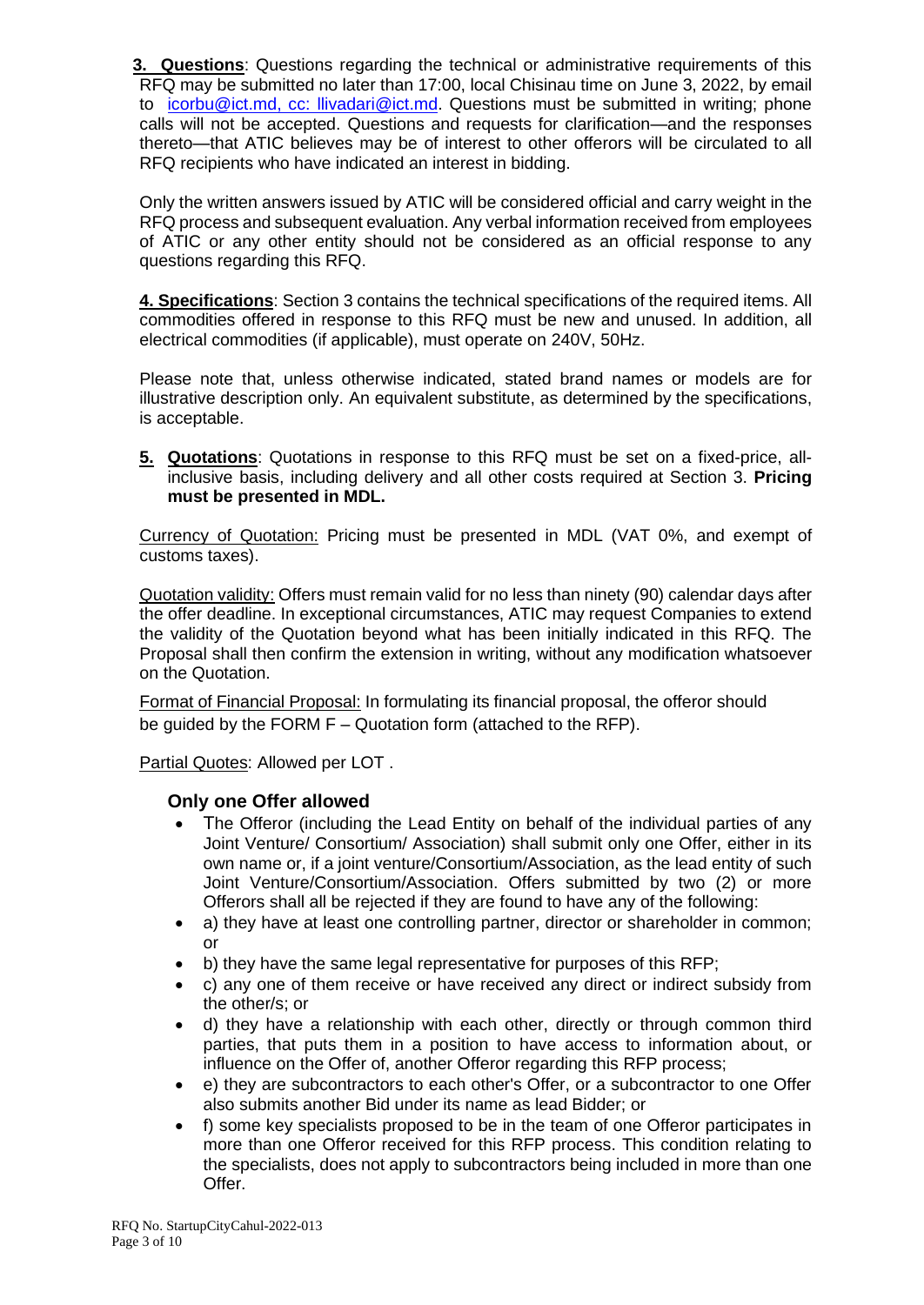In addition, offerors responding to this RFQ are requested to submit a copy of their official registration or business license.

**Mandatory documents to be submitted:** Offerors responding to this RFQ are requested to submit the following documents:

- Application form (FORM A)
- Letter of Transmittal (see FORM B)
- Offeror's Summary Sheet (see FORM C)
- Certification Regarding Responsibility Matters (see FORM D)
- Evidence Regarding Responsibility Matters (see FORM E)
- Dully filled in Quotation form (FORM F), in line with the technical specifications (Detailed offered technical description of the offered goods);
- Copy of Company's Registration Certificate;
- Tax Registration/ no debt Certificate issued by the Tax Authority evidencing that the Bidder has no debts
- Manufacturer's authorization to act on behalf of the manufacturer, if the offeror is not the manufacturer of goods (for LOT 1 only)
- Export/Import Licenses, if applicable
- Name and address of the authorized entity/Service Center in Chisinau, Moldova for warranty/ guarantee repair, maintenance services
- Quality Certificate (e.g., ISO, etc.) and/or other similar certificates, accreditations, awards, and citations received by the supplier, if any
- Environmental Compliance Certificates, Accreditations, and/or Markings/Labels, and other evidences of the Supplier's practices which contributes to the ecological sustainability and reduction of adverse environmental impact (e.g., use of non-toxic substances, recycled raw materials, energy efficient equipment, reduced carbon emission, etc.), either in its business practices or in the goods it manufactures
- •
- 2 Reference Letters (proof of satisfactory performance) from Clients in terms of (3) years;
- **6. Delivery**: DAP (Chisinau Tekwill center, Studentilor str. 9/11). As part of its response to this RFQ, each offeror is expected to provide an estimate (in calendar days) of the execution timeframe (after order receipt). The delivery estimate presented in an offer in response to this RFQ must be upheld in the performance of any resulting contract.

**Expected delivery:** Up to 14 calendar days from the confirmation of order/contract issue (shorter deliver is preferred).

Without limiting any other rights or obligations of the parties hereunder, if the Supplier will be unable to deliver the goods by the delivery date(s) stipulated in the contract, the Supplier shall (a) immediately consult with ATIC to determine the most expeditious means for delivering the goods and (b) use an expedited means of delivery, at the Supplier's cost (unless the delay is due to Force Majeure), if reasonably so requested by ATIC.

**7. Customs clearance** of goods shall be done by the supplier**.**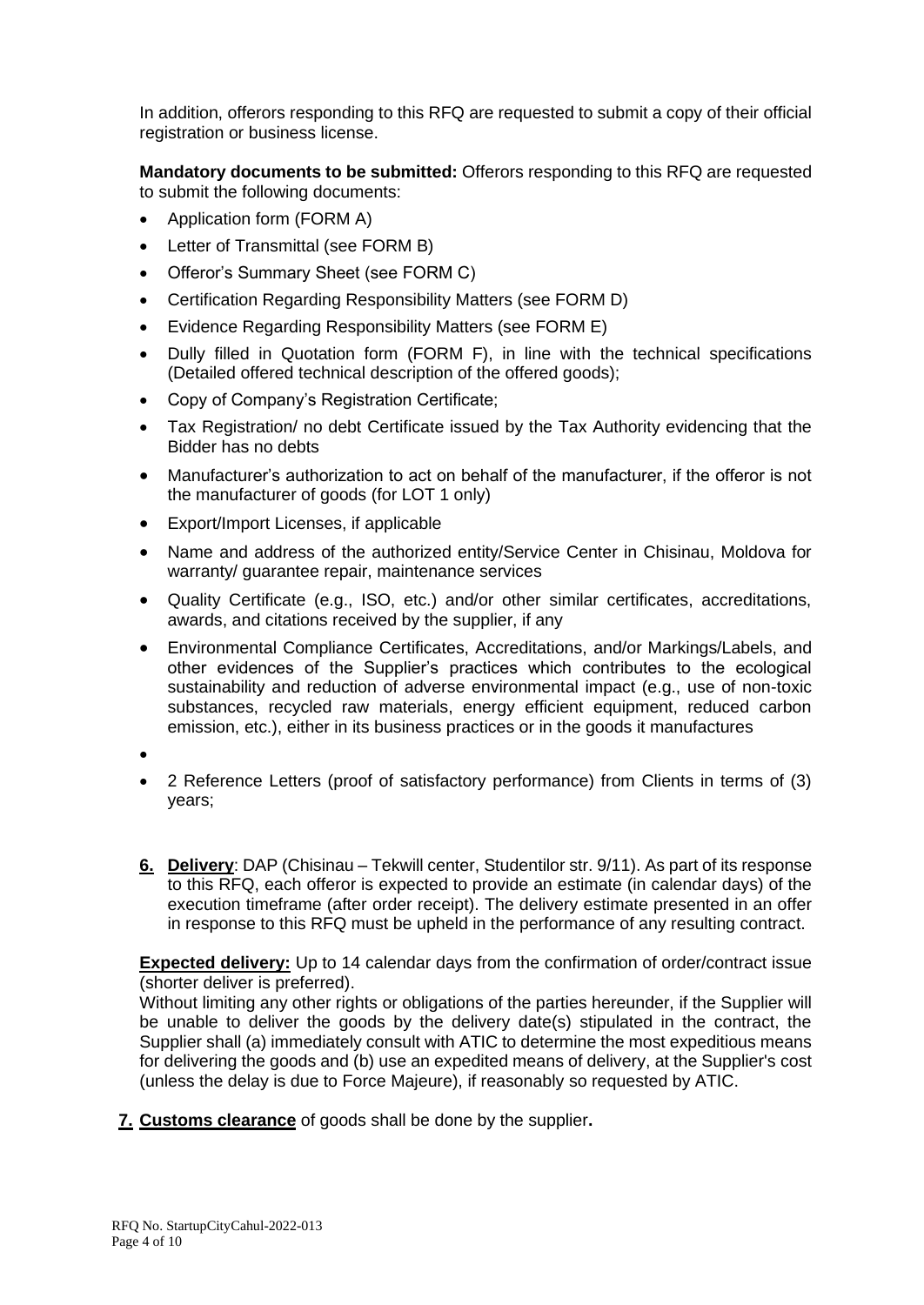- **8. Warranty**: The warranty coverage must be valid on all goods/services/works for a minimum of three (3) years for LOT 1 and 1 (one) year for LOT 2 and LOT 3 after delivery/execution and acceptance of the services/works, unless otherwise specified in the technical specifications (Section 3). The full warranty shall include maintenance, troubleshooting and repair including provision of spare parts.
- **9. Taxes and VAT**: The agreement under which this procurement is financed does not permit the financing of any taxes, VAT, tariffs, duties, or other levies imposed by any laws in effect in the Cooperating Country. No such Cooperating Country taxes, VAT, charges, tariffs, duties or levies will be paid under an order resulting from this RFQ. In the event that any exempt charges are paid by the Contractor, they will not be reimbursed to the Contractor by ATIC. The Contractor shall immediately notify ATIC if any such taxes are assessed against the Contractor or its subcontractors/suppliers at any tier. The Contractor is responsible for payment of all applicable taxes, as prescribed under the applicable laws, associated with wages/salaries/compensation for services rendered by individuals employed by the Contractor and who are directed to work as required under this Contract. The Contractor is liable for payment of all applicable taxes associated with revenues (profit), and other such taxes, fees, or dues for which Contractor is normally responsible as a result of operating its business.
- **10. Eligibility**: By submitting an offer in response to this RFQ, the offeror certifies that it and its principal officers are not debarred, suspended, bankrupt, or otherwise considered ineligible for an award.

|                        |  |  |  |  |  | The offeror shall prove its eligibility and qualification by providing supporting documents to |
|------------------------|--|--|--|--|--|------------------------------------------------------------------------------------------------|
| comply with the above: |  |  |  |  |  |                                                                                                |

| <b>Eligibility</b>                           | <b>Criteria</b>                                                                                                                                                                                                                                                                                                                                      |                                                           |  |
|----------------------------------------------|------------------------------------------------------------------------------------------------------------------------------------------------------------------------------------------------------------------------------------------------------------------------------------------------------------------------------------------------------|-----------------------------------------------------------|--|
| Legal status                                 | Company is a legally registered entity.                                                                                                                                                                                                                                                                                                              | Filled and Signed Form A -<br>application Form            |  |
| Eligibility and conflicts                    | Supplier is not suspended, nor debarred, nor                                                                                                                                                                                                                                                                                                         | Signed/Filled in                                          |  |
| of interest                                  | otherwise identified as ineligible by any UN<br>Organization, EU or other international                                                                                                                                                                                                                                                              | FORM D.                                                   |  |
|                                              | Organization.<br>- Has not declared bankruptcy, is not involved in                                                                                                                                                                                                                                                                                   | <b>Certification Regarding</b><br>Responsibility Matters, |  |
|                                              | bankruptcy or receivership proceedings, and there                                                                                                                                                                                                                                                                                                    | FORM B.<br>Letter of Transmittal,<br>FORM C.              |  |
|                                              | is no judgment or pending legal action against the                                                                                                                                                                                                                                                                                                   |                                                           |  |
|                                              | supplier that could impair its operations in<br>the foreseeable future.                                                                                                                                                                                                                                                                              |                                                           |  |
|                                              | - No conflicts of interest in accordance.                                                                                                                                                                                                                                                                                                            |                                                           |  |
|                                              |                                                                                                                                                                                                                                                                                                                                                      | Certificate of Independent Price<br>Determination         |  |
| Licenses.<br>Authorizations,<br>Certificates | Manufacturer's authorization to act on behalf of<br>$\overline{\phantom{0}}$<br>the manufacturer, if the offeror is not manufacturer<br>of goods for LOT 1<br>Export/Import Licenses, if applicable<br>$\overline{\phantom{0}}$<br>- Tax Registration/ no debt Certificate issued by the<br>Tax Authority evidencing that the Bidder has no<br>debts | Statements to be provided                                 |  |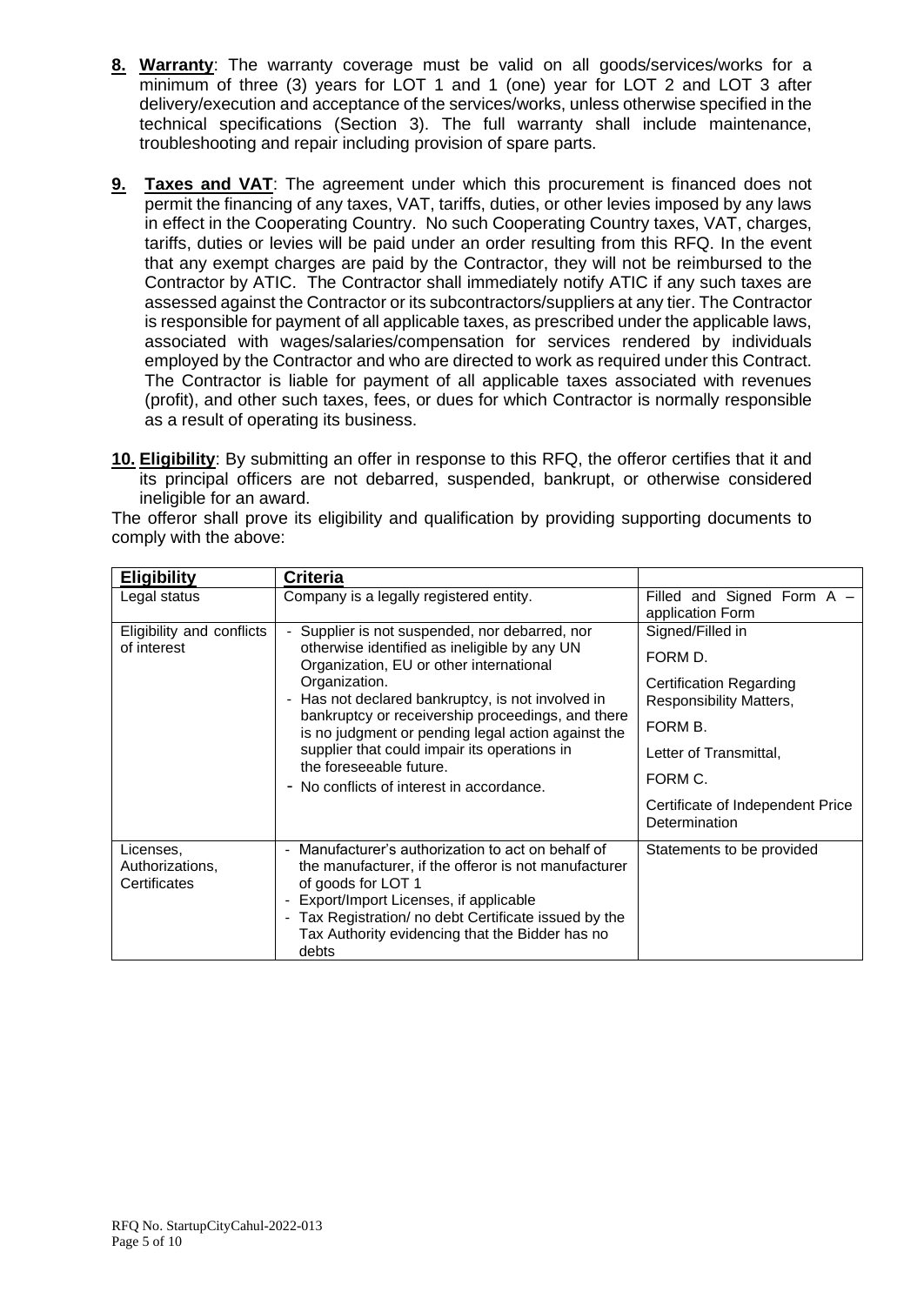|               | Name and address of the authorized entity/Service<br>$\overline{\phantom{a}}$<br>Center in Chisinau, Moldova for warranty/<br>guarantee repair, maintenance services (including<br>registration certificate)<br>Quality Certificate (e.g., ISO, etc.) and/or other<br>$\overline{\phantom{a}}$<br>similar certificates, accreditations, awards, and<br>citations received by the supplier, if any<br>Environmental<br>Compliance<br>Certificates.<br>$\overline{\phantom{a}}$<br>Accreditations, and/or Markings/Labels, and other<br>evidences of the Supplier's practices which<br>contributes to the ecological sustainability and<br>reduction of adverse environmental impact (e.g.,<br>use of non-toxic substances, recycled raw<br>materials, energy efficient equipment, reduced<br>carbon emission, etc.), either in its business<br>practices or in the goods it manufactures | -provide information /separate<br>documents<br>-Describe in FORM E.<br>Evidence<br>of Responsibility<br>Statement / Separate document<br>-Provide copies |
|---------------|-----------------------------------------------------------------------------------------------------------------------------------------------------------------------------------------------------------------------------------------------------------------------------------------------------------------------------------------------------------------------------------------------------------------------------------------------------------------------------------------------------------------------------------------------------------------------------------------------------------------------------------------------------------------------------------------------------------------------------------------------------------------------------------------------------------------------------------------------------------------------------------------|----------------------------------------------------------------------------------------------------------------------------------------------------------|
| Qualification | - No contract non-performance in the last 3 years<br>(because of default/bankruptcy)<br>- No court or arbitral decisions against the supplier<br>in the last 3 years                                                                                                                                                                                                                                                                                                                                                                                                                                                                                                                                                                                                                                                                                                                    | Signed Form D<br>Certification regarding<br>responsibility Matters                                                                                       |
|               | - At least 3-years of experience in supplying and<br>provision of IT equipment                                                                                                                                                                                                                                                                                                                                                                                                                                                                                                                                                                                                                                                                                                                                                                                                          | Describe in FORM E.<br>Evidence<br>Responsibility<br>of<br>Statement                                                                                     |

**11. Evaluation and Award**: The award will be made to a responsible offeror whose offer follows the RFQ instructions, meets the eligibility requirements, and meets or exceeds the minimum required technical specifications, and is judged to be the best value based on a **lowest-price, technically-acceptable basis**, business experience, the visual aspect of the work to be performed, similar objects in the past and short production and installation terms. The shortest delivery period will also play an important role and may justify the selection in favor of other than the lowest price offer, technically acceptable offer.

| <b>Technical Evaluation</b> | . The offers will be evaluated for their compliance/non-<br>compliance with the technical requirements and<br>specifications stated in this RfQ (pass -Yes, Fail -No)                                                                                                                                                                                                                                                   |                                                           |
|-----------------------------|-------------------------------------------------------------------------------------------------------------------------------------------------------------------------------------------------------------------------------------------------------------------------------------------------------------------------------------------------------------------------------------------------------------------------|-----------------------------------------------------------|
|                             | Full compliance of Offer to the Technical Requirements<br>. Full compliance of offered goods to the Technical<br>Specifications and required quality standards                                                                                                                                                                                                                                                          | Filled in Form F - Quotation<br>form (tables 1 and 2) and |
|                             | . Equipment offered shall be FCC compliant and shall be<br>compatible with the Microsoft Hardware Compatibility<br>List (for LOT 1)                                                                                                                                                                                                                                                                                     |                                                           |
|                             | - Acceptability of after-sales service capacity (service<br>Center in MD, brand new replacement during the<br>warranty period if the unit is beyond repair: and<br>appropriateness of service network in areas of delivery<br>- Ability to deliver goods in time and place as stated in<br>the RfQ                                                                                                                      |                                                           |
| <b>Financial Evaluation</b> | • Compliance with pricing conditions described in the<br><b>RFQ</b><br>Detailed analysis of the quotations submitted by the<br>٠<br>bidders in Form F.<br>• Price comparison shall be based on the landed price,<br>including transportation, insurance and the total cost of<br>ownership (including spare parts, consumption,<br>installation, commissioning, training, special packaging,<br>etc., where applicable) | $\bullet$ Filled in Form F $-$<br>Quotation form          |
|                             | • Comparison with budget/internal estimates if available.                                                                                                                                                                                                                                                                                                                                                               |                                                           |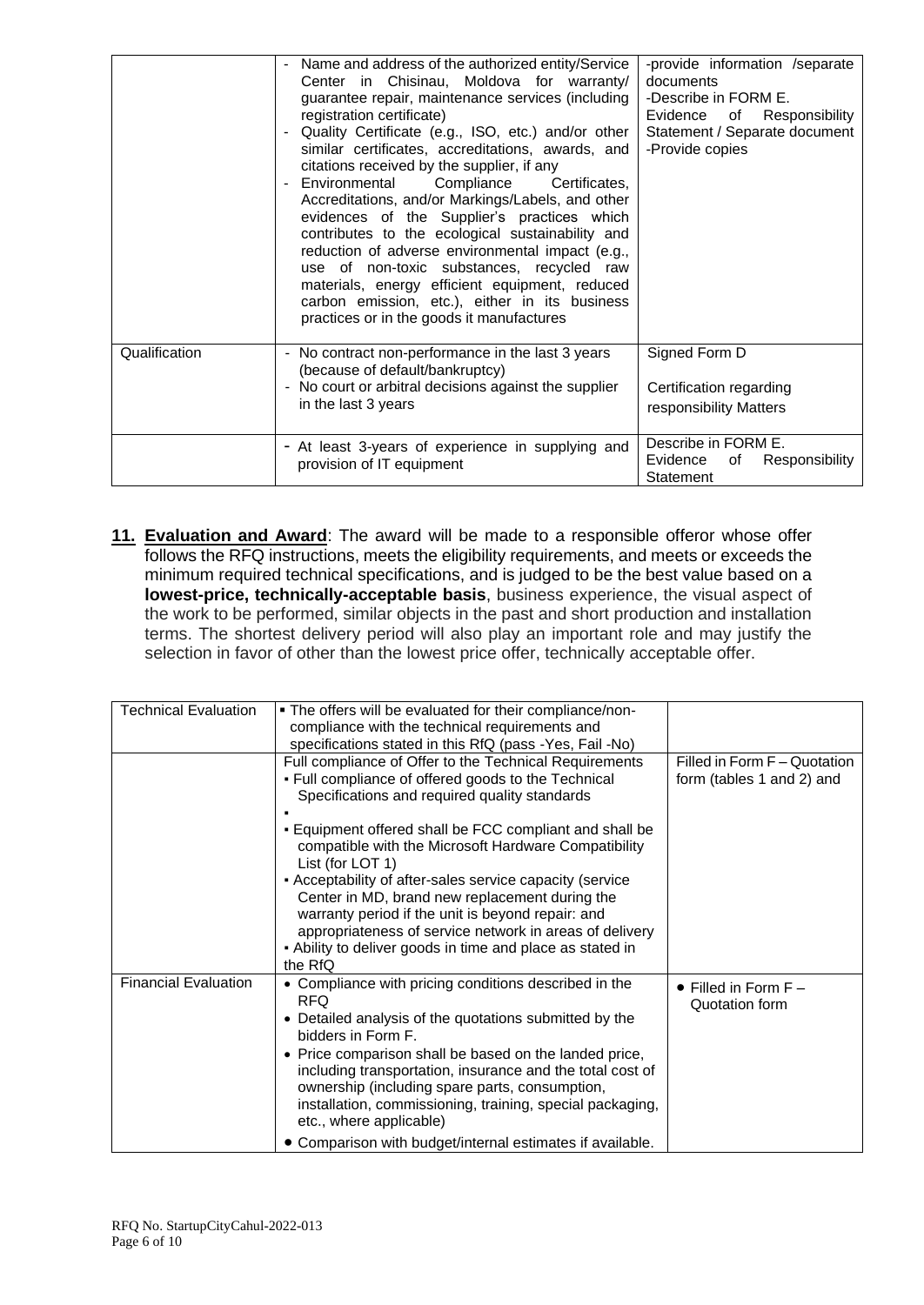Please note that if there are significant deficiencies regarding responsiveness to the requirements of this RFQ, an offer may be deemed "non-responsive" and thereby disqualified from consideration. ATIC reserves the right to waive immaterial deficiencies at its discretion.

Best-offer quotations are requested. It is anticipated that award will be made solely on the basis of these original quotations. However, ATIC reserves the right to conduct any of the following:

- ATIC may conduct negotiations with and/or request clarifications from any offeror prior to award.
- While preference will be given to offerors who can address the full technical requirements of this RFQ, **ATIC may issue a partial award or split the award** among various suppliers, if in the best interest of the Project.
- ATIC may cancel this RFQ at any time.

Please note that in submitting a response to this RFQ, the offeror understands that **EU-Sweden** are not party to this solicitation and the offeror agrees that any protest hereunder must be presented - in writing with full explanations - to the ICTEC Project for consideration, as **EU/Sweden** will not consider protests regarding procurements carried out by implementing partners. ATIC, at its sole discretion, will make a final decision on the protest for this procurement.

**12. Terms and Conditions**: This is a Request for Quotations only. Issuance of this RFQ does not in any way obligate ATIC to make an award or pay for costs incurred by potential offerors in the preparation and submission of an offer.

This solicitation is subject to ATIC's standard terms and conditions. Any resultant award will be governed by these terms and conditions; a copy of the full terms and conditions is available upon request.

Please note that the following terms and conditions will apply:

- a) Payment will be made 100% upon full delivery of goods (may be split per installments by types of items/Lots), signing of goods receipt documents, payment documents, submission of a warranty certificate for each supplied good. Advance payments may be agreed between contract Parties.
- b) Payment will be made in MDL, via wire transfer to the account specified in the contractor's invoice. Payment of unpaid balances will be made upon completion and final acceptance of all works and deliverables by ATIC. Any invoices for services rendered and deliverables submitted - but not accepted by ATIC - will not be paid until the Subcontractor makes sufficient revisions to the deliverables such that ATIC may approve the deliverables and thus the invoice.
- c) Payment will only be issued to the entity submitting the offer in response to this RFQ and identified in the resulting award; payment will not be issued to a third party.
- d) Any award resulting from this RFQ will be firm fixed price, in the form of a purchase order.
- *e)* No goods or services may be supplied that are manufactured or assembled in, shipped from, transported through, or otherwise involving any entities and countries included in the EU Sanctions map www.sanctionsmap.eu and/or the United Nations Security Council sanctions list www.scsanctions.un.org/
- f) EU laws prohibit transactions with, and the provision of resources and support to, individuals and organizations associated with terrorism. The supplier under any award resulting from this RFQ must ensure compliance with these laws.
- g) Economic resources provided by the EU under this Project shall not be made available to, or for the benefit of, third parties - whether entities, individuals or groups of individuals - designated by the EU as subject to restrictive measures in the lists provided at www.sanctionsmap.eu ("EU Restrictive Measures").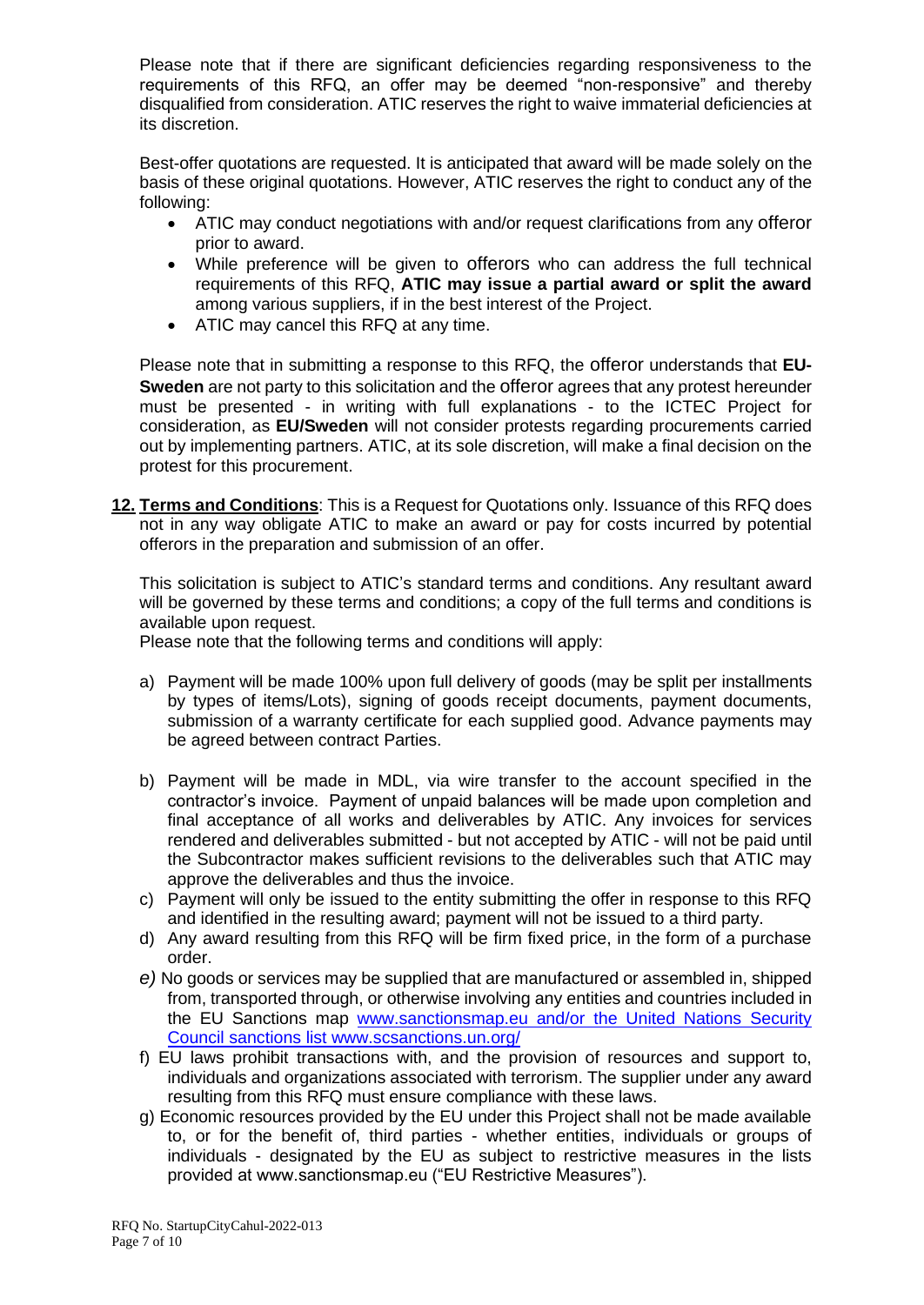- h) The Cooperation Partner shall cooperate with Sida and/or the Contracting Authority in assessing if the third parties - whether entities, individuals or groups of individuals identified by the Cooperation Partner as recipients of funds in connection with the implementation of the respective Contribution Agreement fall under the scope of EU Restrictive Measures. In the event that such recipients would fall under the scope of EU Restrictive Measures, the Cooperation Partner shall promptly inform Sida and/or the Contracting Authority.
- i) The title to any goods supplied under any award resulting from this RFQ shall pass to ATIC following delivery and acceptance of the goods by ATIC. Risk of loss, injury, or destruction of the goods shall be borne by the offeror until title passes to ATIC.
- At any time during the validity of the quotation, ATIC shall not accept any changes in unit prices, due to escalation, inflation, exchange rates fluctuation, or other market factors, after the receipt of the quotation.
- At the time of award of the Contract, ATIC reserves the **right to increase or decrease the quantity of services and/or goods, by up to a maximum twenty-five per cent (25%) of the total offer**, without changes in the unit price or other terms and conditions.

#### **Section 2: Offer Checklist**

To assist offerors in preparation of proposals, the following checklist summarizes the documentation to include an offer in response to this RFQ: the list of documents as per *Section 1, p.5 Mandatory documents to be submitted:*

#### **Section 3: Technical Specifications and Requirements**

The table below contains the List of the required goods/services. Offerors are requested to provide quotations, including the technical specifications of the ICT equipment and gadgets, containing the information below on official letterhead or official quotation format (As per FORM F – Quotation Form).

| .Nr           | Goods and Technical Specifications                                                                                                                                                                                                                                                                                                                                                                                                                                                                                                                                                                                                                          | Measure<br>unit | Total<br>Quantity |
|---------------|-------------------------------------------------------------------------------------------------------------------------------------------------------------------------------------------------------------------------------------------------------------------------------------------------------------------------------------------------------------------------------------------------------------------------------------------------------------------------------------------------------------------------------------------------------------------------------------------------------------------------------------------------------------|-----------------|-------------------|
|               | <b>LOT 1: IT Equipment - Notebooks</b>                                                                                                                                                                                                                                                                                                                                                                                                                                                                                                                                                                                                                      |                 |                   |
| 1             | Item 1.1: Notebooks (8 GB RAM)<br>Display: 15.6" Full HD (1920x1080) Non-glare, HD Webcam integrated<br>CPU: 4 Cores, base frequency 2,4Ghz, 6 MB Cache<br><b>RAM:</b> 8Gb (1x 8Gb)<br>Storage: min 256 GB SSD NVMe<br>Ports: HDMI.<br>1 microphone in, 1 headphone or combo,<br>RJ-45 or USB-C to LAN adapter,<br>1x USB-C, 2x USB 3.1.,<br><b>Slots: Card Reader</b><br>Keyboard: English, Russian;<br>Pointing device: Touchpad<br>Wireless conn.: wi-fi 802.11ax, Bluetooth<br>OS: Windows® 10 Standard<br><b>Software:</b> Microsoft Office 2021 Home and Student ENG (perpetual license)<br>Warranty (full): min 3 years<br><b>LOT 2: Smartphones</b> | Units           | 48                |
| $\mathcal{P}$ | Item 2.1. Smartphone                                                                                                                                                                                                                                                                                                                                                                                                                                                                                                                                                                                                                                        | Units           | 45                |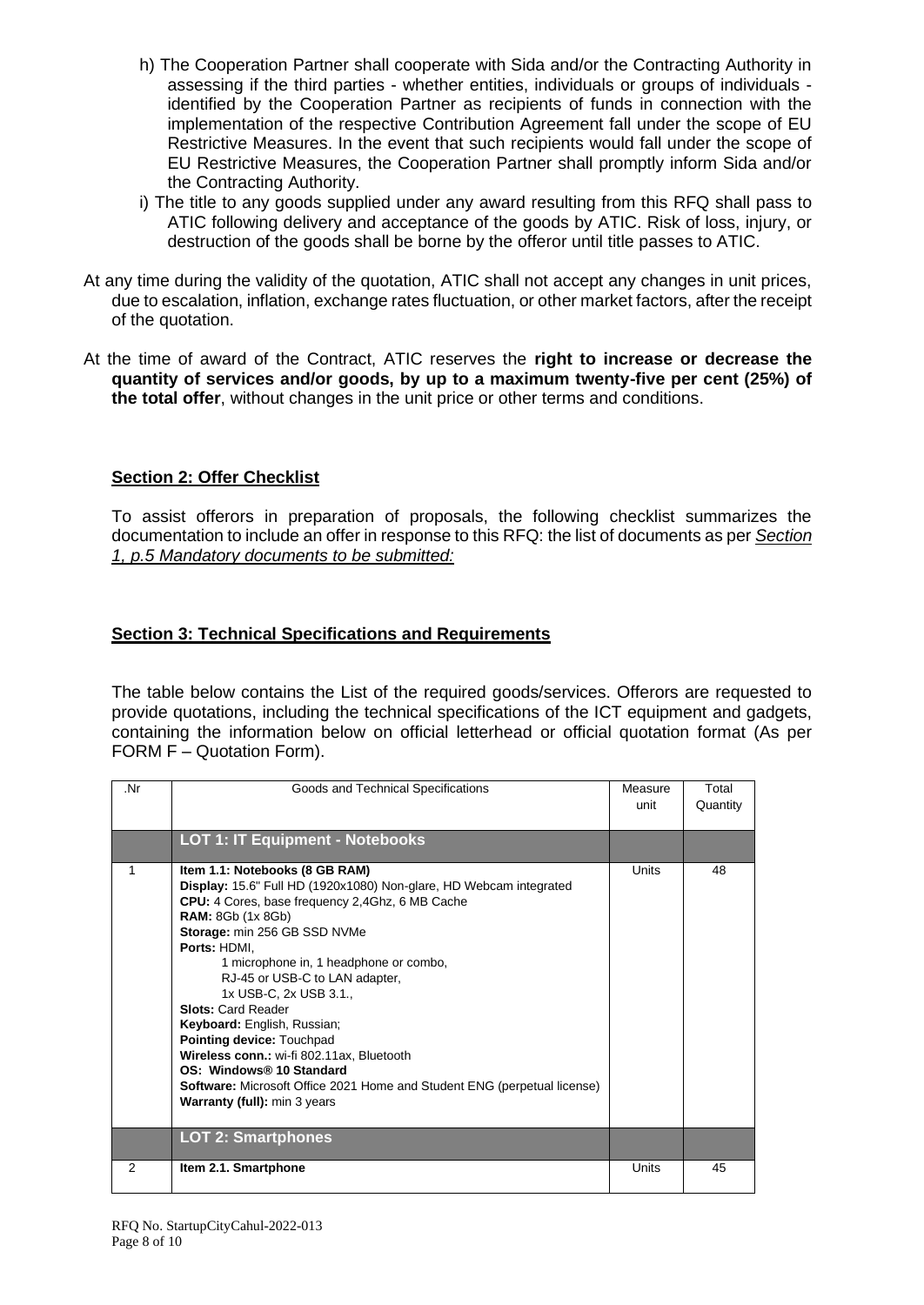|   | <b>Display</b><br>Display resolution (px) 2400 x 1080<br>Display diagonal range between 6.43" and 6.67"<br>Color – Any<br><b>Memory</b><br>Memory card - Yes<br>Memory RAM -min 4GB<br>Internal Memory min 64 GB<br><b>Connectivity</b><br>GPS - Yes<br>Bluetooth v5.0<br>Wi-FI 802.11.ac<br>USB type-C 2.0<br><b>Photo Video</b><br>Front camera range between 13 MP and 16 MP<br>Video resolution $4K - 30$ fps px<br><b>Software Android</b><br>Software version: 10 or 11<br><b>Network</b><br>3G, 4G Network<br>Type SIM - Nano-SIM<br>Battery: min 3500 mAh<br>Charging: 1 Adapter and 1 USB Type-C Cable,; fast-charging.<br>Warranty: min 1 year |              |    |
|---|----------------------------------------------------------------------------------------------------------------------------------------------------------------------------------------------------------------------------------------------------------------------------------------------------------------------------------------------------------------------------------------------------------------------------------------------------------------------------------------------------------------------------------------------------------------------------------------------------------------------------------------------------------|--------------|----|
|   | LOT 3: ICT gadgets and accessories (Smartwatches,<br>wireless earbuds, ebooks)                                                                                                                                                                                                                                                                                                                                                                                                                                                                                                                                                                           |              |    |
| 3 | Item 3.1. Smartwatch type 1<br>Compatibility with iOS, Android<br>Multimedia messages: SMS, incoming calls, notifications<br>Display resolution (px), minimum 454 x 454 px<br>Bluetooth version: v5.0<br>GPS - Yes<br>Batery capacity, minimum 410 mAh<br>Sensors: Pedometer, heart rate etc.<br>Display diagonal range between 1.28" and 1.39"<br>Color: Any<br>Water resistant 5ATM<br>Warranty: min 1 year                                                                                                                                                                                                                                            | <b>Units</b> | 45 |
| 4 | Item 3.2 Smartwatch type 2<br>Compatibility with iOS, Android<br>Multimedia messages: SMS, incoming calls<br>Display resolution (px) minimum 240 x 240 px<br>Display diagonal range between 1.28" and 1.32"<br>Type of display: TFT<br>Bluetooth version: v5.0<br>GPS - Yes<br>Batter capacity: minumum 210 mAh<br>Color: Any<br>Sensors: Pedometer, heart rate etc.<br>Water resistant 5ATM<br>Warranty: min 1 year                                                                                                                                                                                                                                     | Units        | 10 |
| 5 | Item 3.3: Wireless Earbuds (Bluetooth)<br>Color - Any<br>Compatibility with Android, iOS<br><b>Type Stereo</b><br>Type: earbuds<br>Water resistant<br>Frequency range between 20 Hz - 20 kHz<br>Working distance: 10 m<br>Connectivity<br>Bluetooth v5.0<br>Wireless - Yes<br>Working hours: minimum 10<br>Battery capacity range between min 200 mAh<br>Microphone - Yes                                                                                                                                                                                                                                                                                | Units        | 10 |